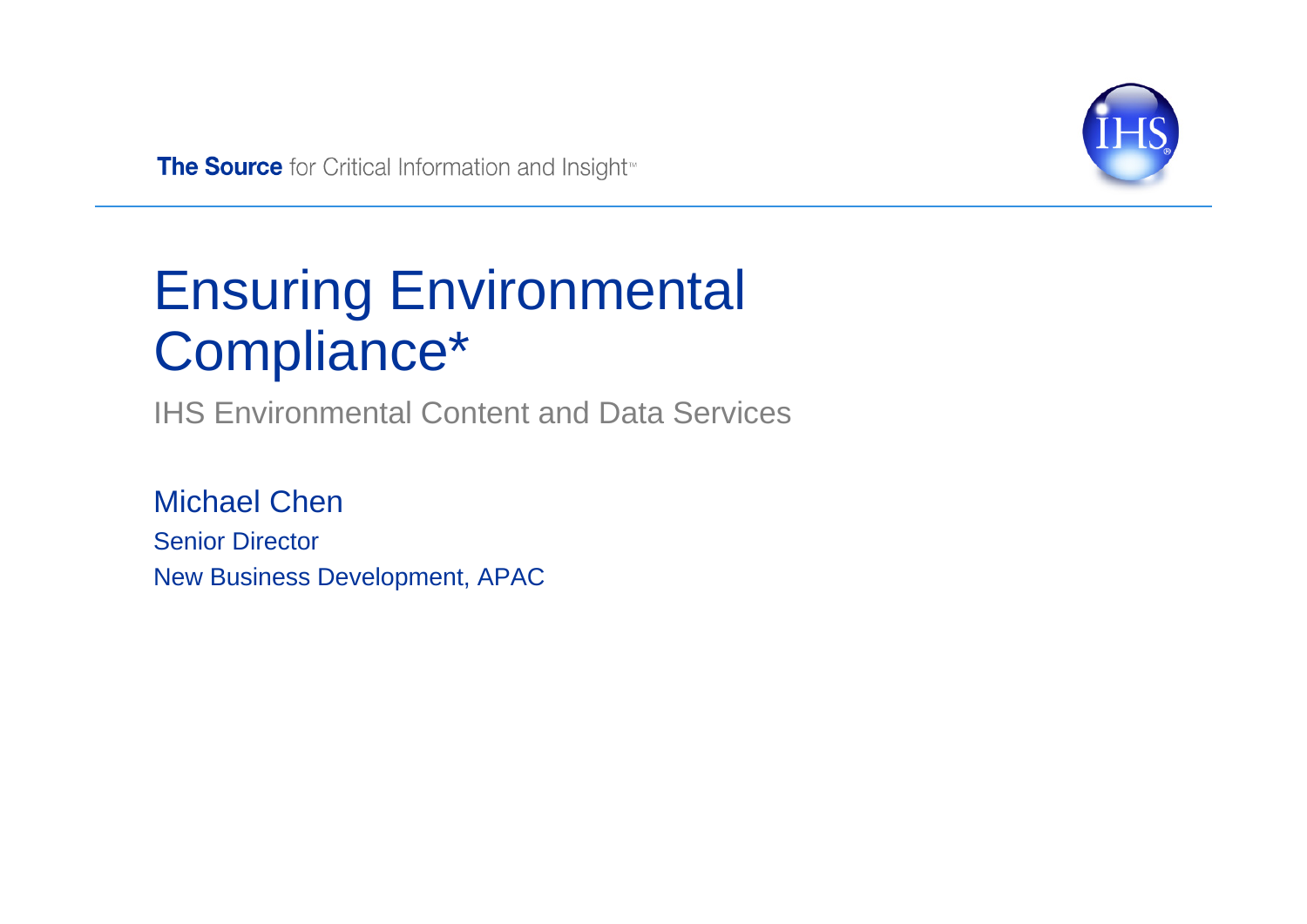

## Agenda

- Introduction
- •• Information challenges of EMS
- •Parts Management Solution from IHS
- • Necessary Critical Use Models (not just compliance!)
- •• IHS Complete Content Solution
- Q & A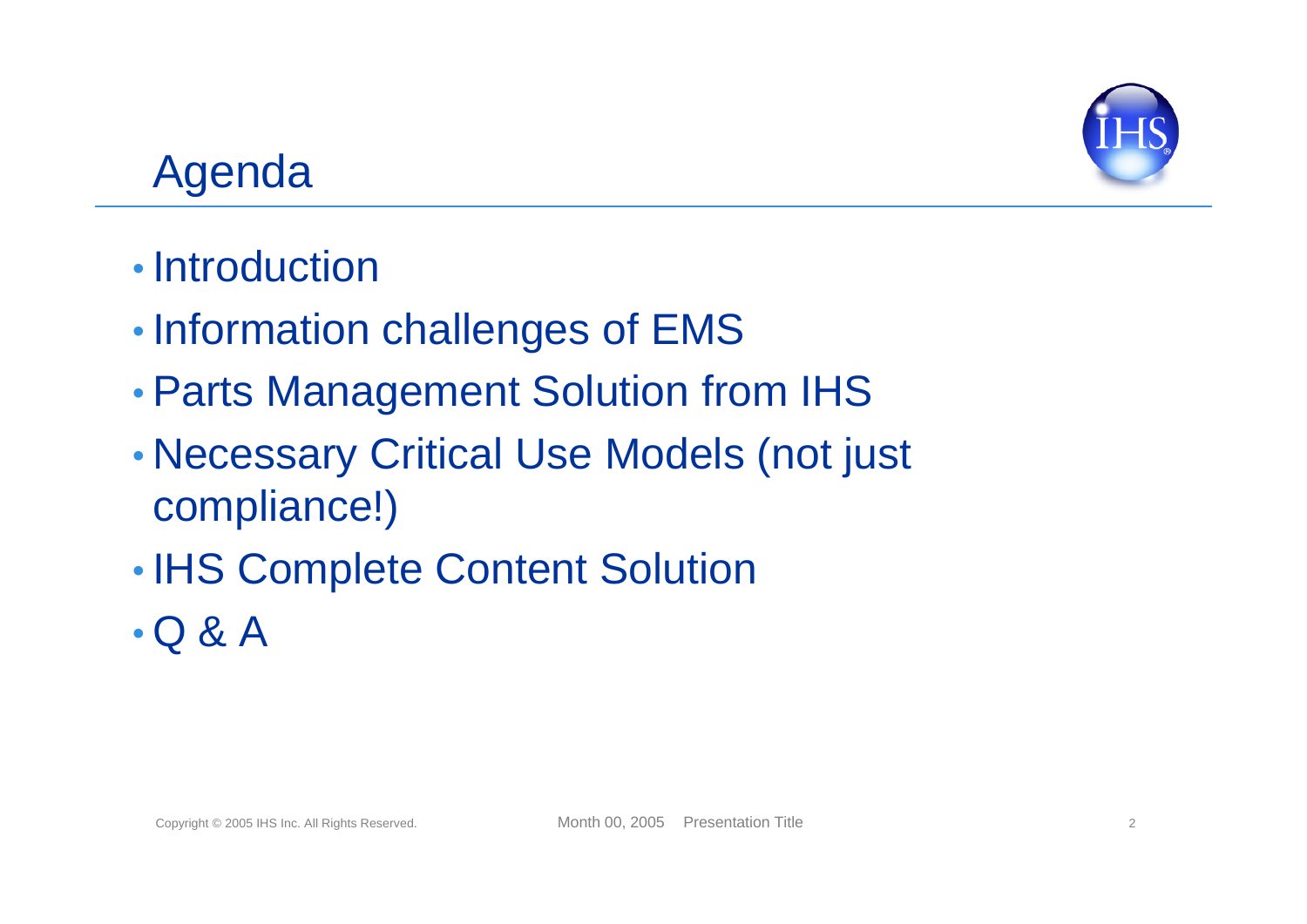- • Supply Chain environment changed because of RoHS/WEEE requirement.
- • EMS company need the most update information to keep company stay in the game.
- •• IHS is the biggest knowledge base company to provide the total solution for the parts management.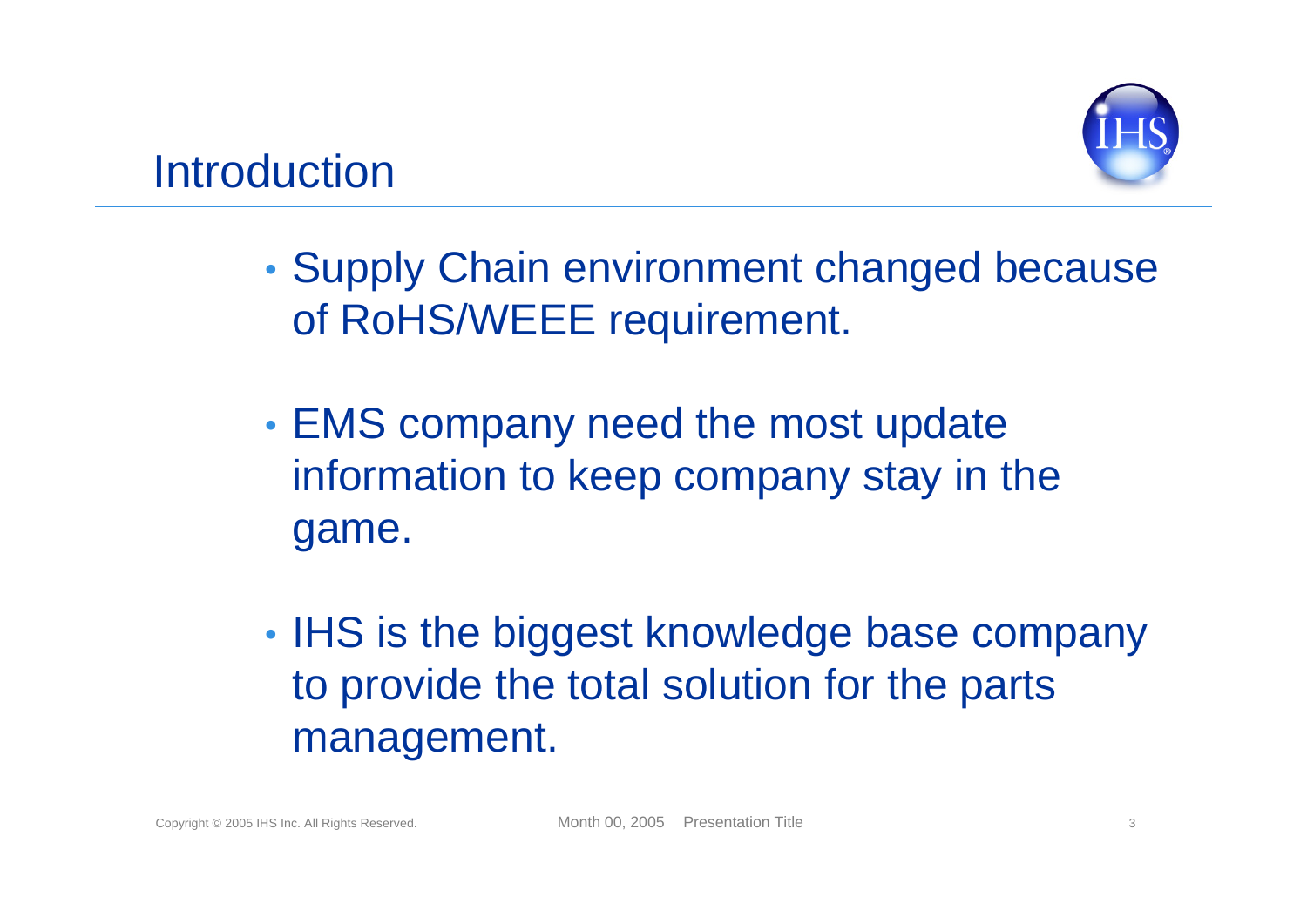



- Established in 1959, we are a leading provider of critical technical information, decision support tools, and related services.
- Over 47 year operating history, we have developed and acquired a portfolio of products that have earned strong brand-name recognition in the marketplace.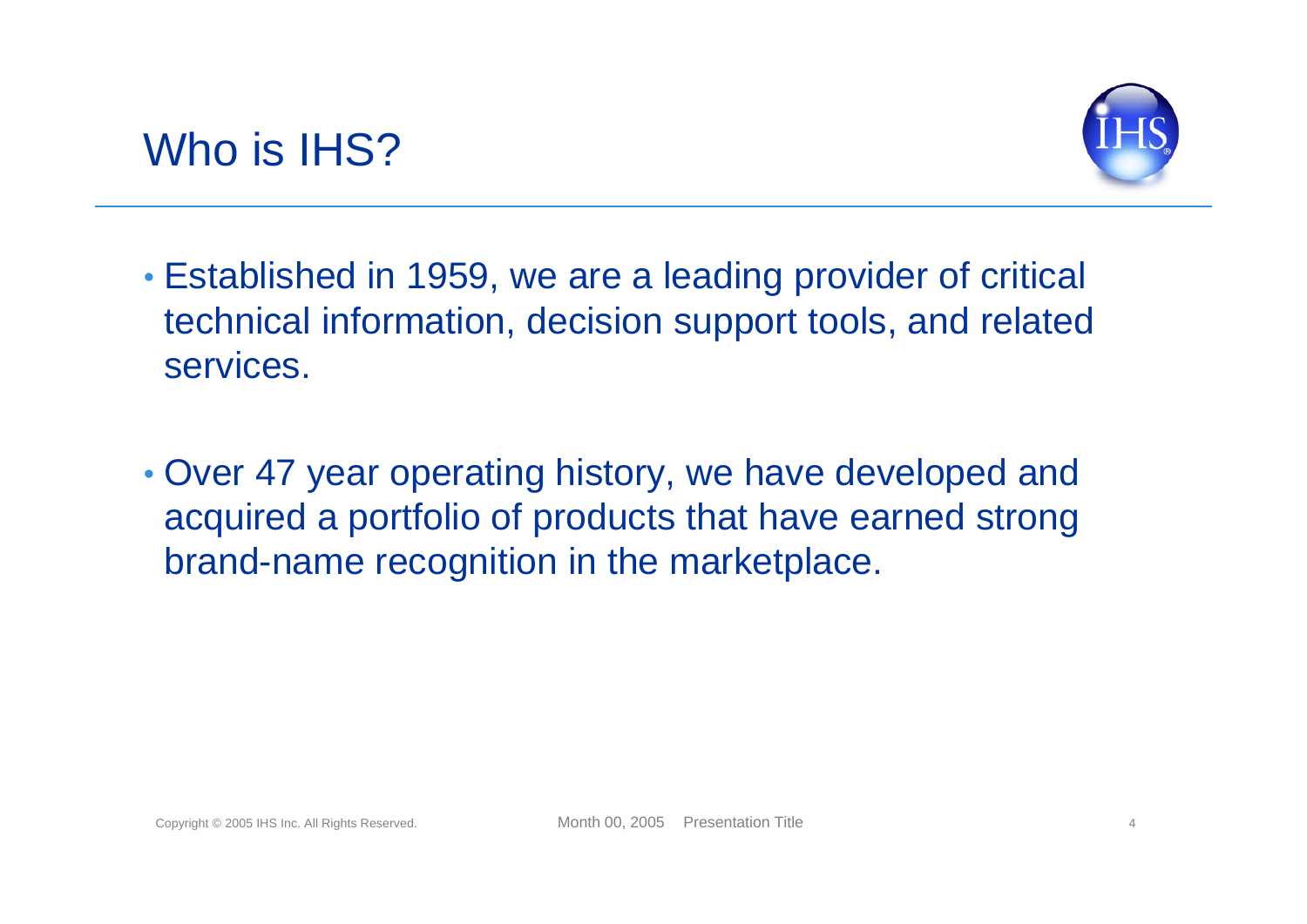#### Our Capabilities



**Deliver value through a broad set of offerings:** *critical information***,** *decision support tools***, & integration-based** *services***.**

- Acquire and aggregate data from thousands of sources
- Develop proprietary content
- Deliver value-added information products and solutions
- Provide complementary services
- Customers obtain constant access to critical information through a convenient single source
- Enable improved efficiency of key processes and better critical decision-making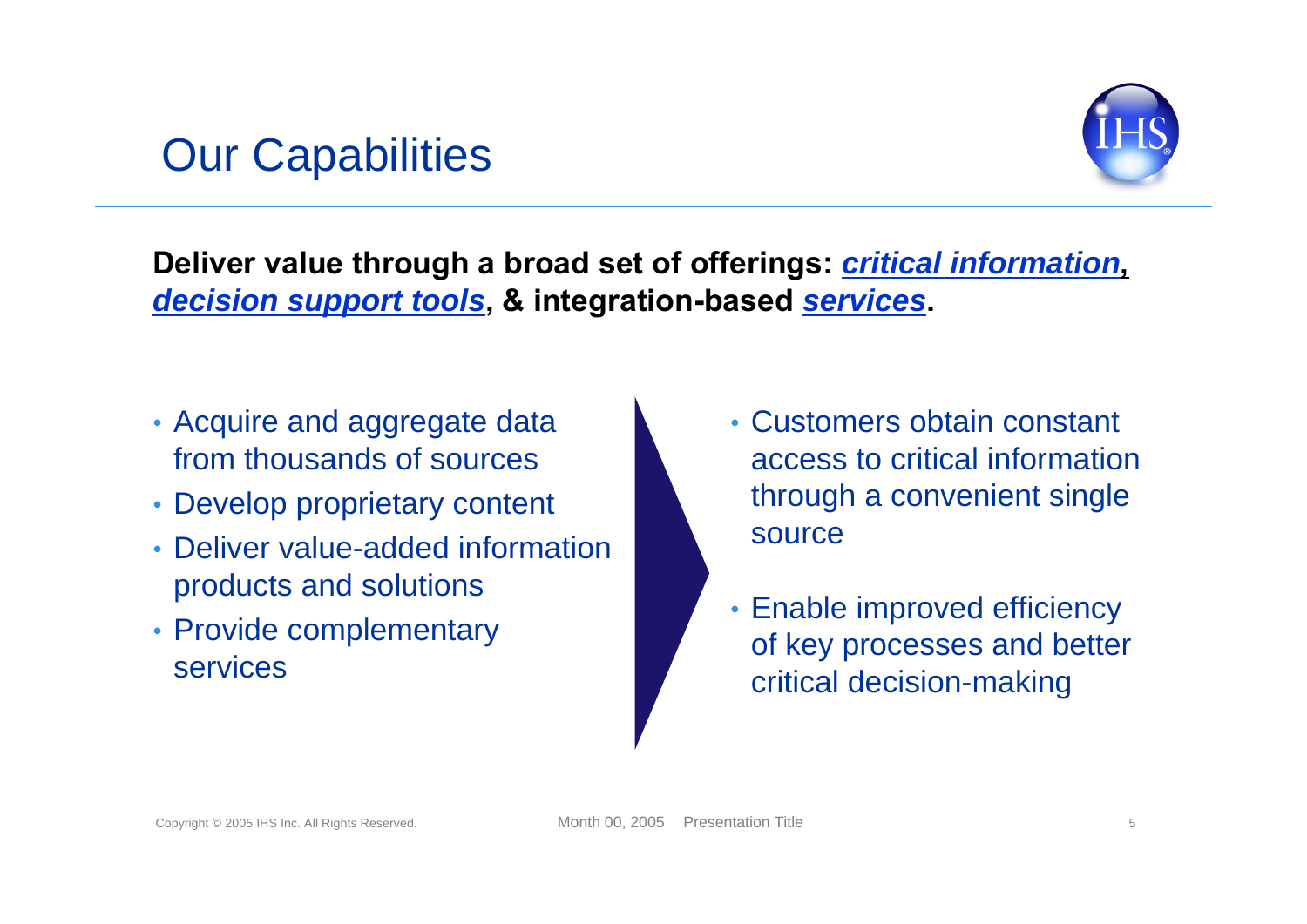#### We believe that the information challenges fall into four major business process types



#### Information Challenges for Engineering Customers

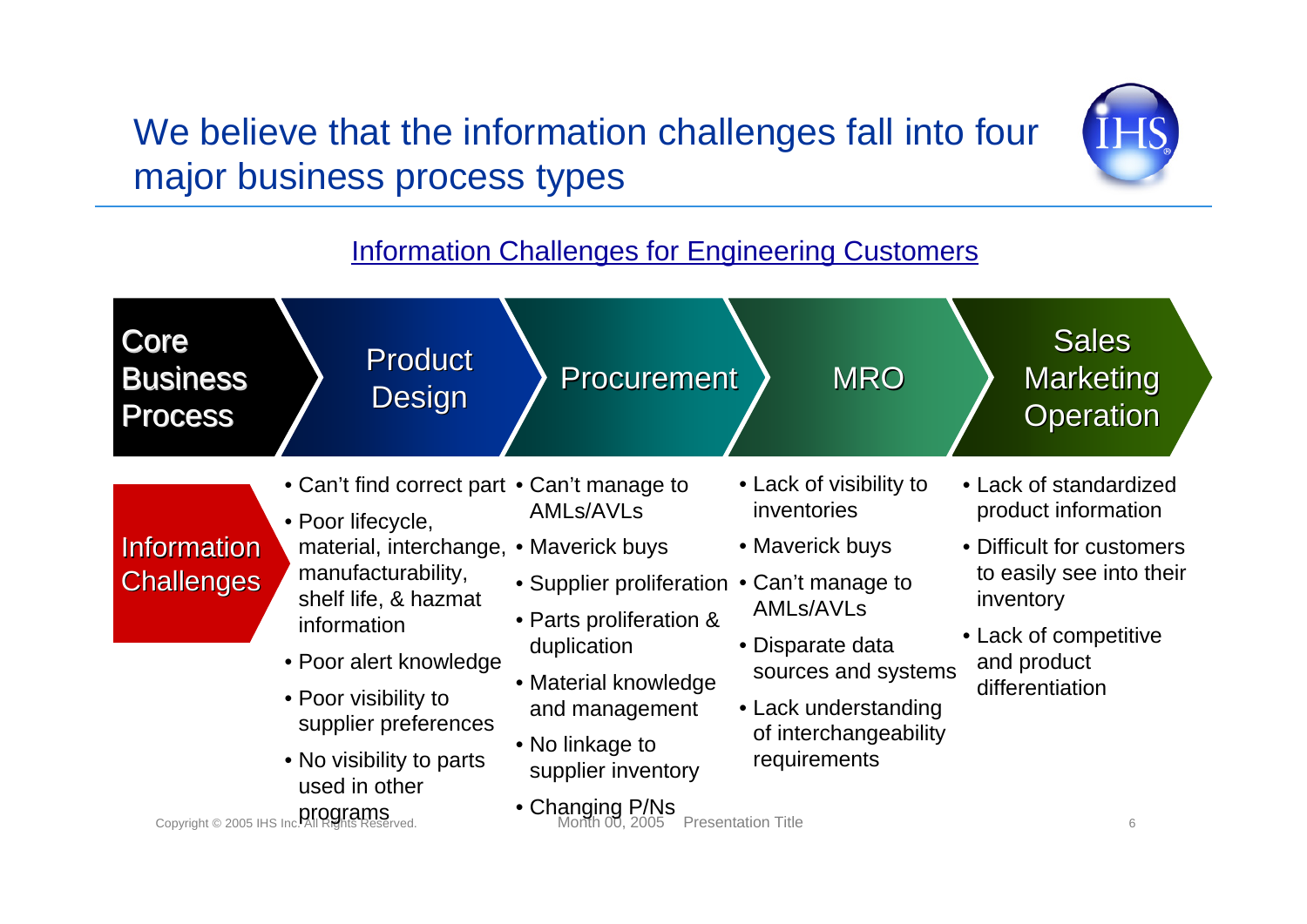#### The challenges fall into five broad sets, and require a combination of info, tools & services



Five Core Challenges

| <b>Challenges</b>                                        | <b>Description</b>                                                                |  |  |
|----------------------------------------------------------|-----------------------------------------------------------------------------------|--|--|
| <b>Core Part Data</b>                                    | • Parts attributes                                                                |  |  |
| <b>Obsolescence</b><br><b>Management</b>                 | <b>Reactive solution when</b><br>component parts become<br>obsolete               |  |  |
| <b>Product Life</b><br><b>Cycle</b><br><b>Management</b> | • Proactive solution to<br>match product life cycle to<br>component life cycle    |  |  |
| <b>Compliance</b><br><b>Management</b>                   | <b>Design and procure parts</b><br>$\bullet$<br>in compliance with<br>regulations |  |  |
| <b>Sourcing</b>                                          | • Strategic and tactical<br>process for sourcing parts                            |  |  |

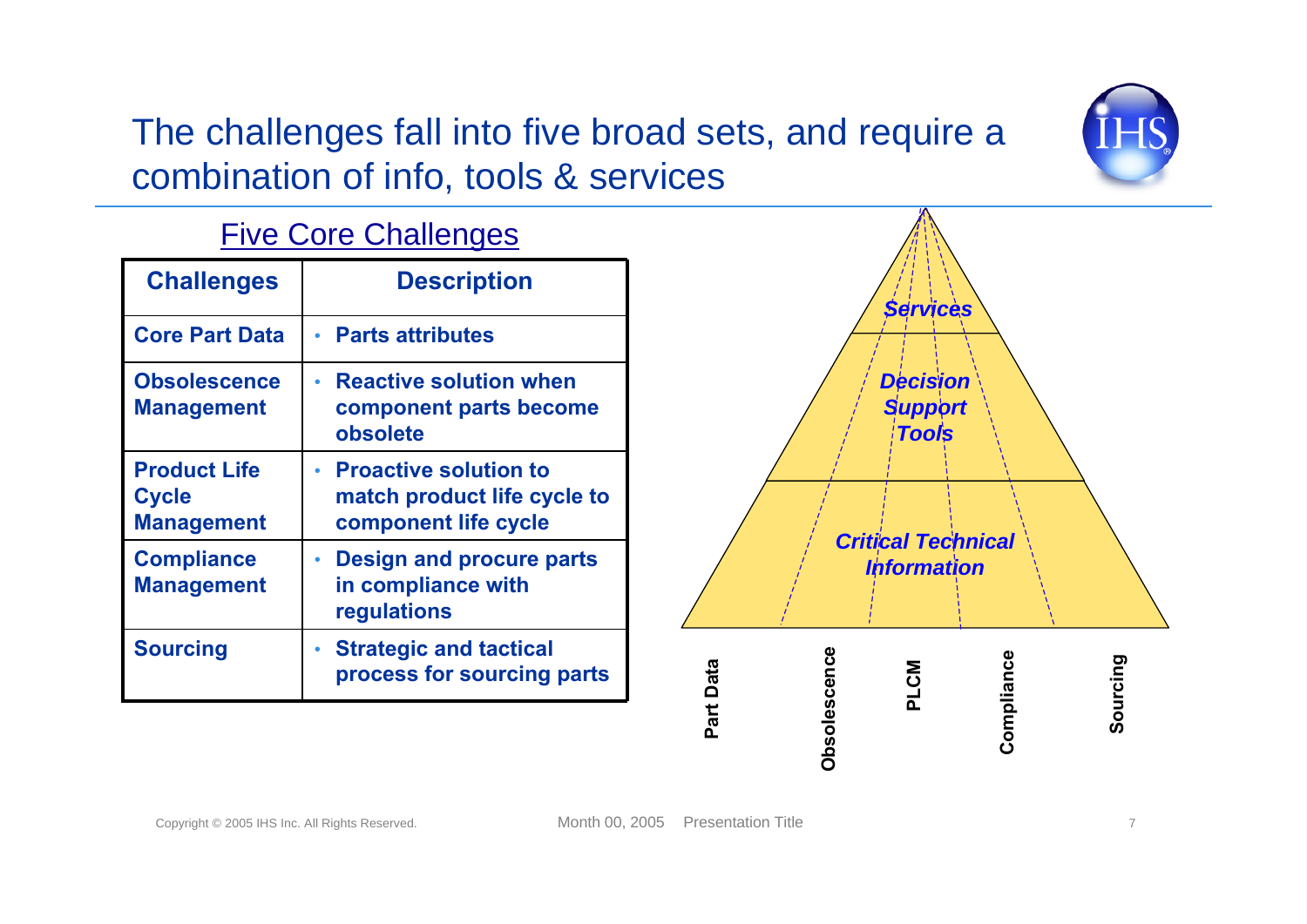

## What and how can we help with your RoHS compliance problem?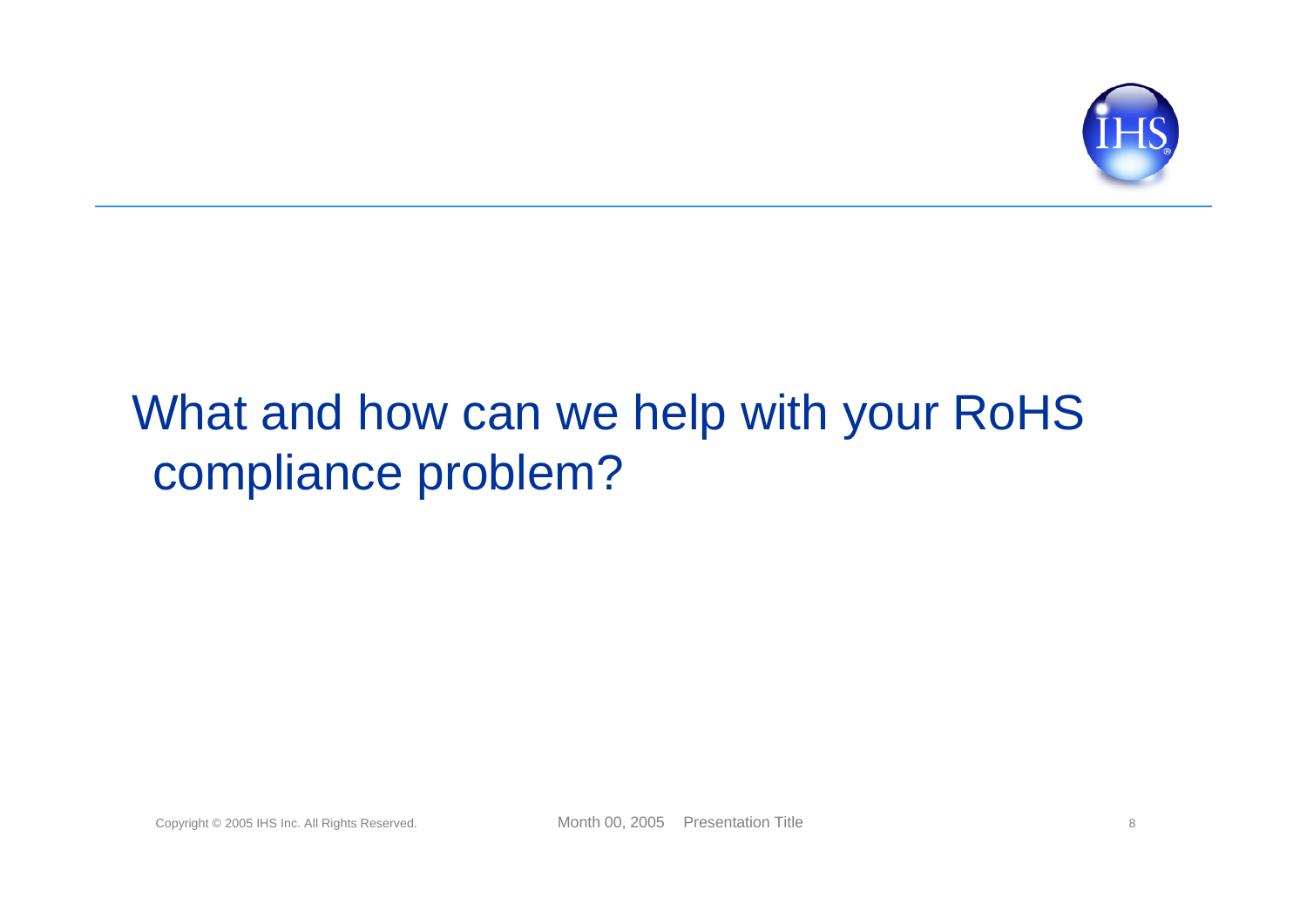#### IHS HazMat Content Services Customers: Distributors / EMS / Appliances / Computers / Telecom



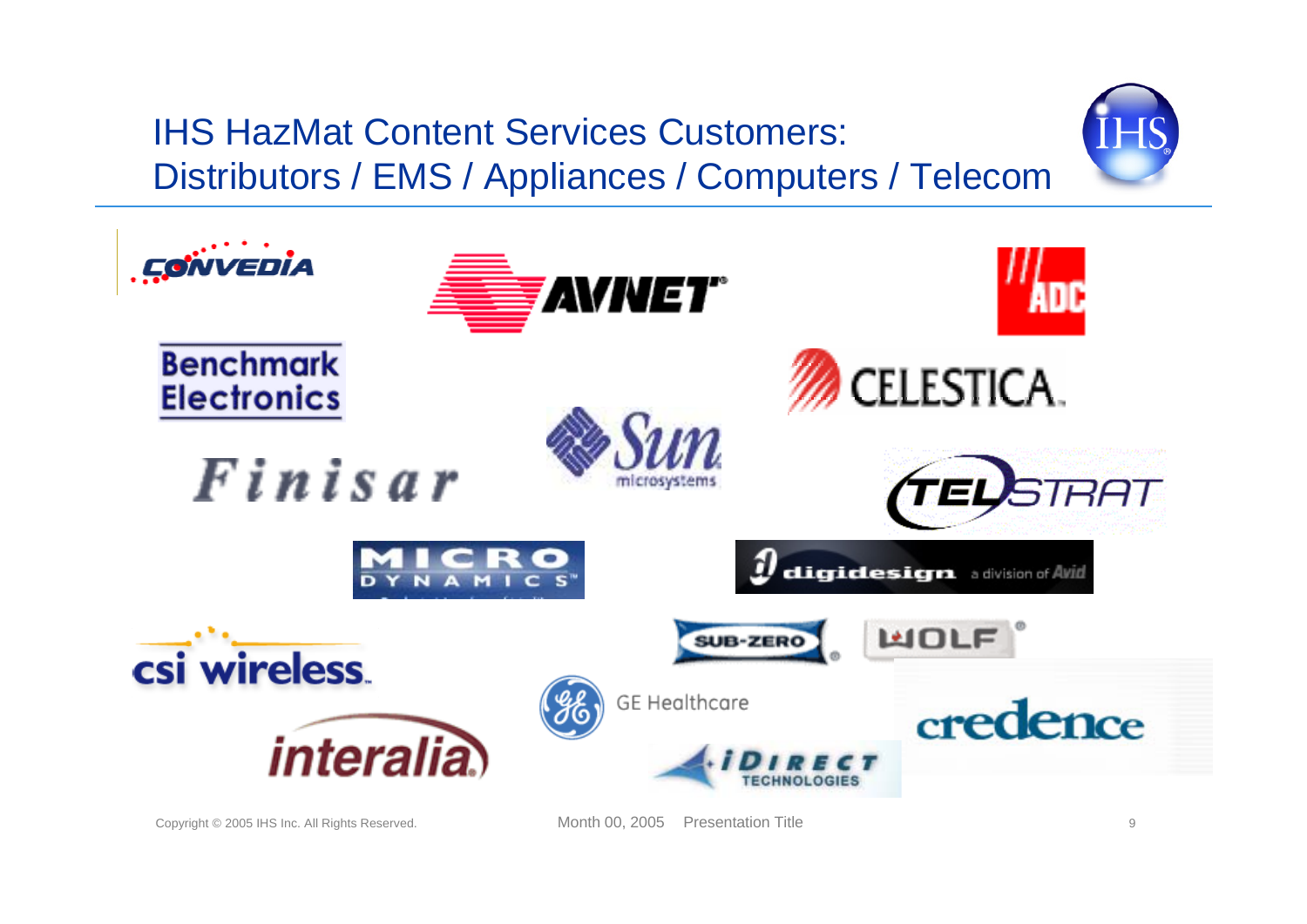#### Solution Must provide necessary information to Solution Must provide necessary information to support external information flows (use models) support external information flows (use models)

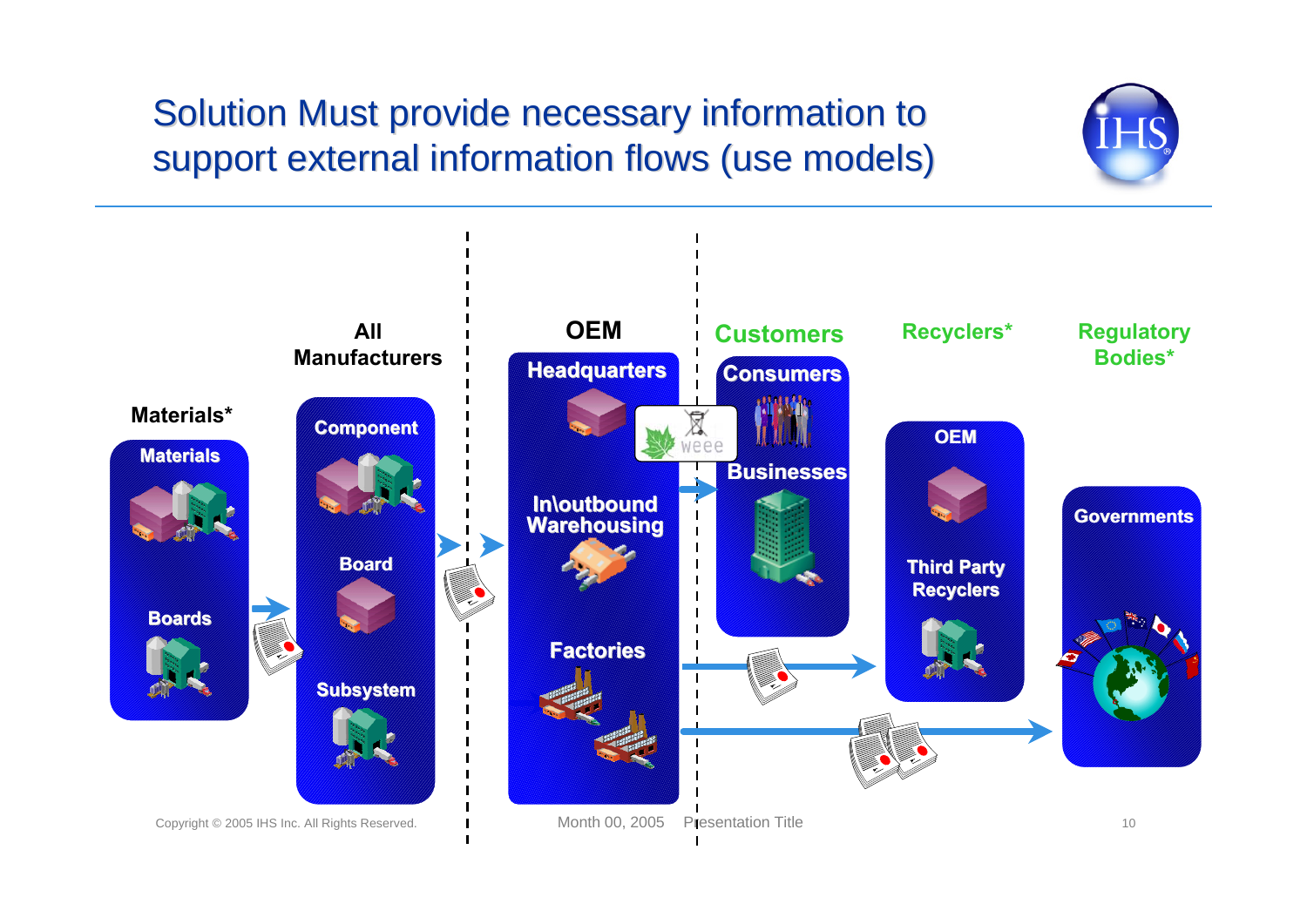

#### Our Offerings Overview

#### **1. Services**

- Data Collection Services
	- Extraction from IHS content offerings
	- Collection of substance data in accordance to RoHS directive
	- Collection of custom attribute data per customer requirements
- Expert Design and Content Services--Integration

#### **2. Reporting and Analysis Tools**

#### **3. Content**

- Component compliance data from our parts data sources
- Component compliance data captured by IHS for customers from data collection services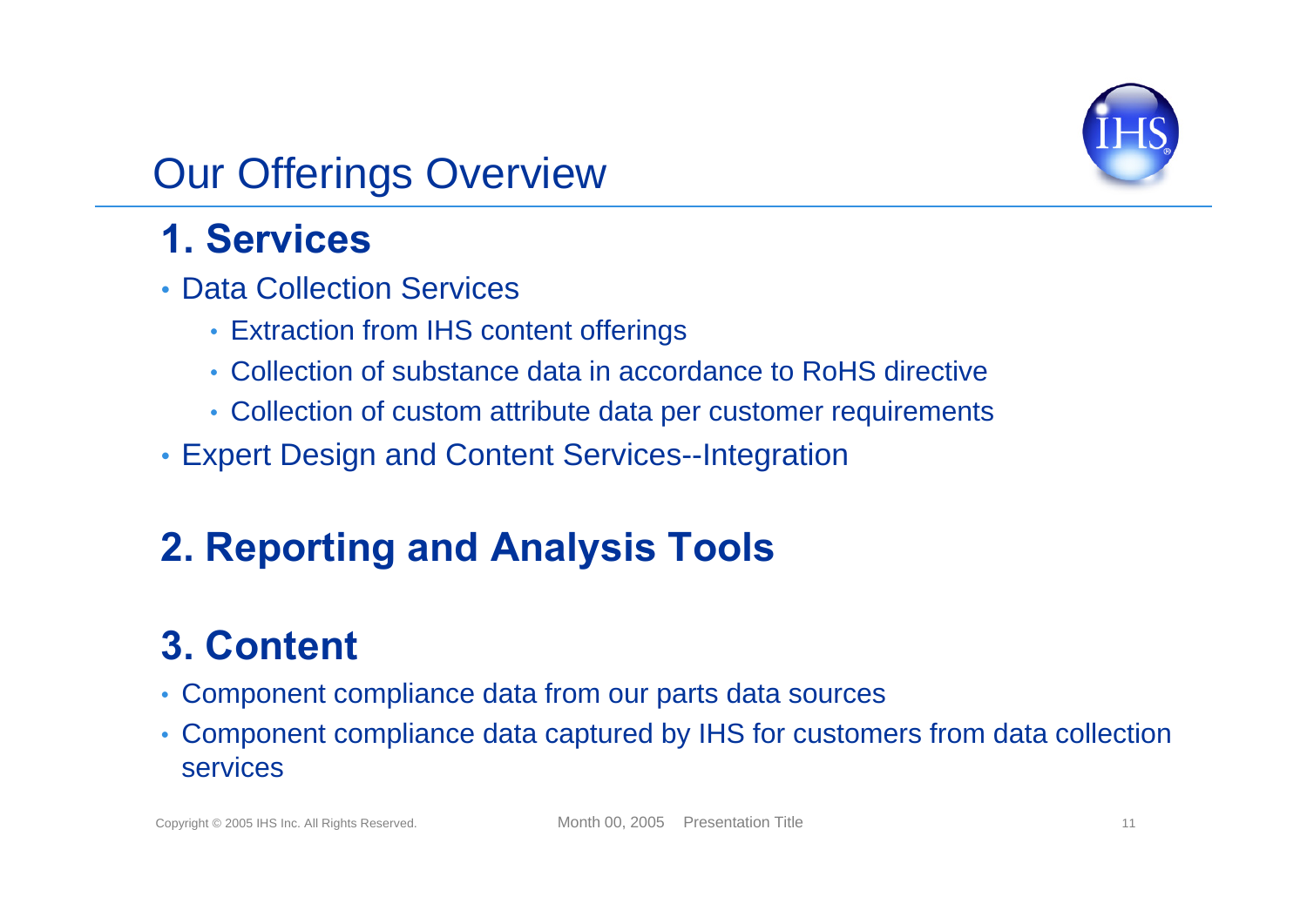

#### Data Collection Services

- Proven methodology, Professional team
- Customers, including **Lucent, Benchmark, Nortel, Celestica** and others.
- Typically priced on a per part basis
- Several levels of RoHS Data collection
- Customer-specific data collection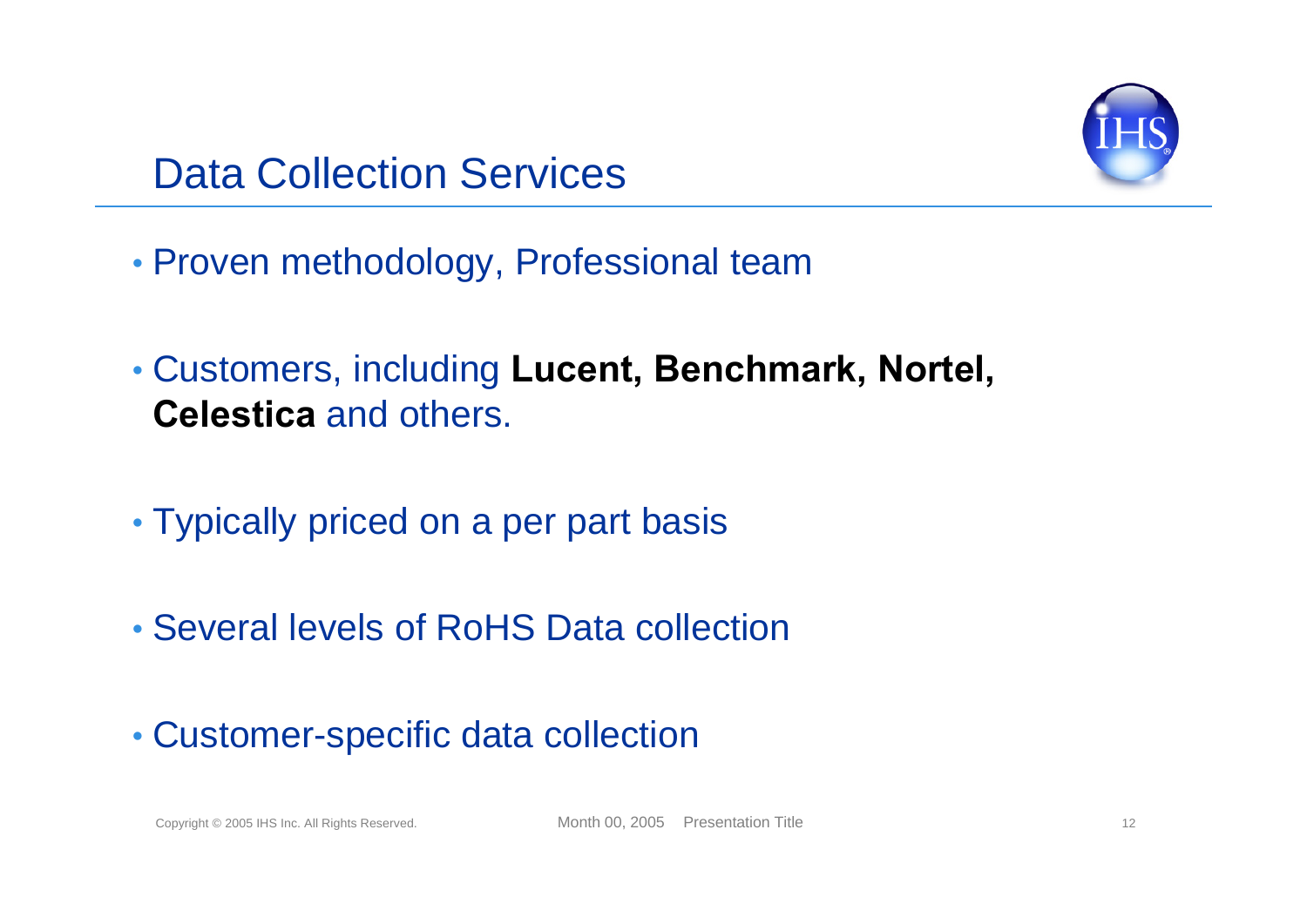

#### Hazmat Services Overview

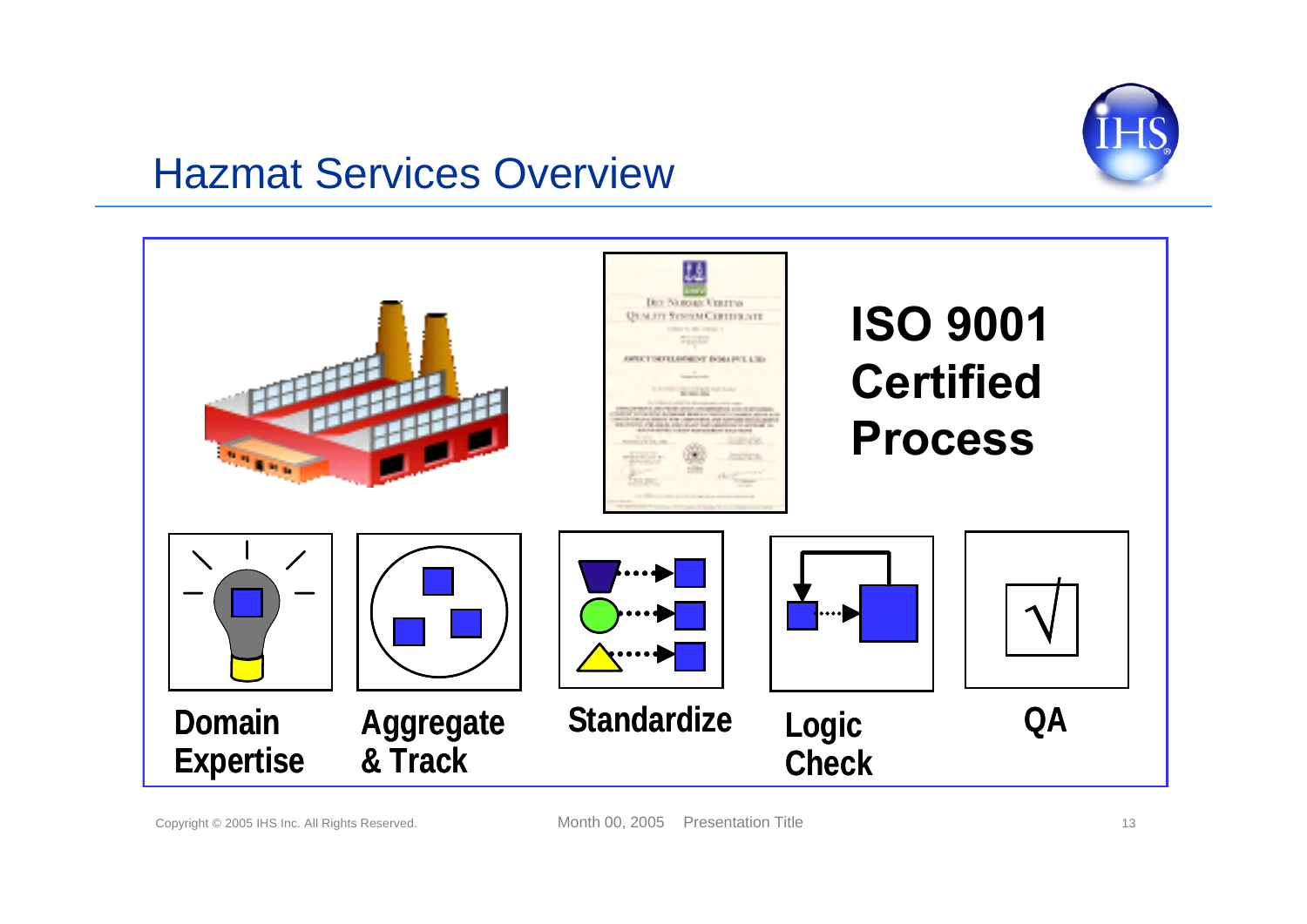

- RoHS-WEEE.NET Software Solution
- RoHS-WEEE.NET provides the infrastructure for companies to comply with their national and international regulatory and reporting requirements for RoHS, WEEE in an easy, affordable and scalable manner.
- BOM management tool- 4D online BOM optimizer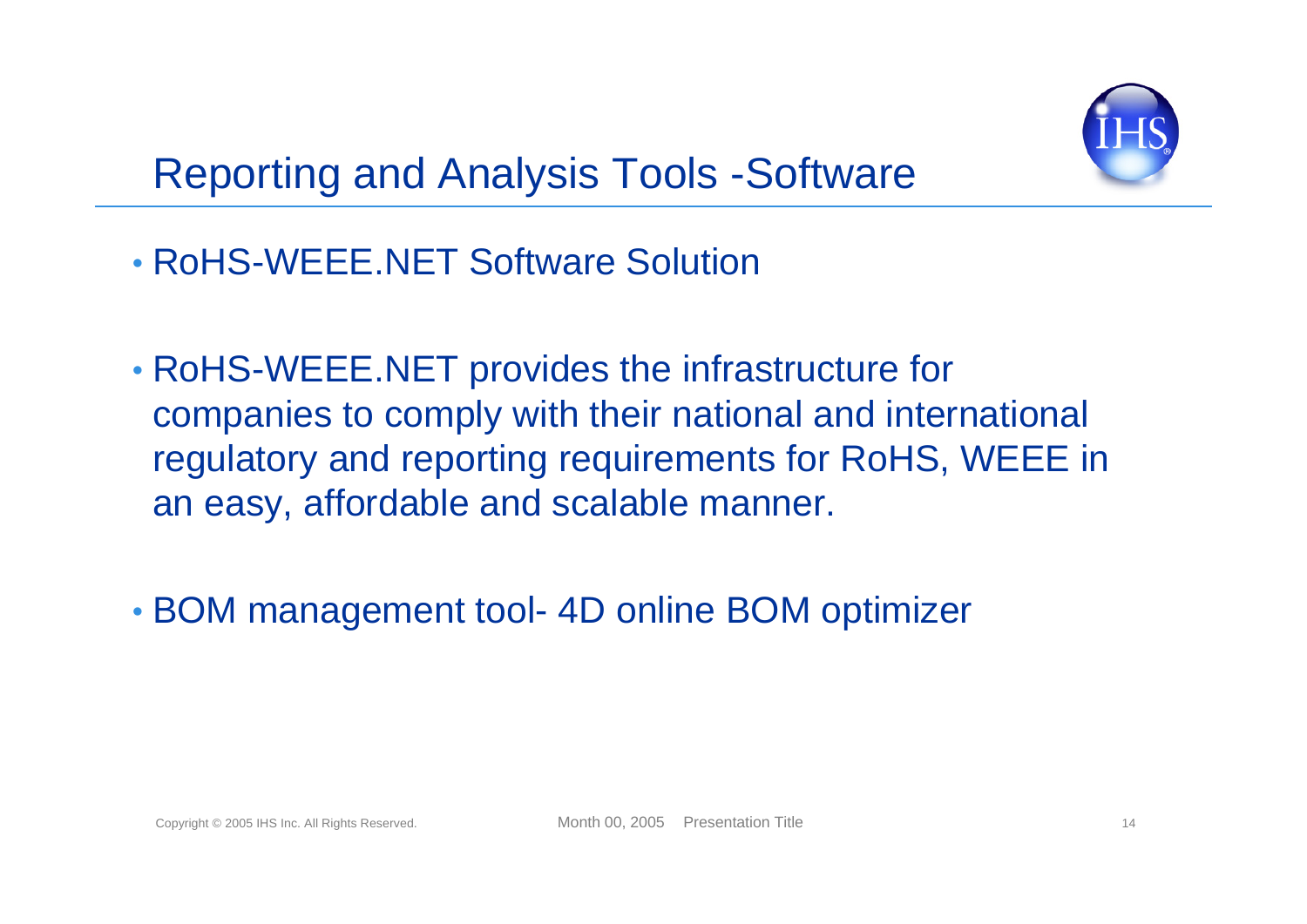

#### Reporting and Analysis Tools



Copyright © 2005 IHS Inc. All Rights Reserved. Month 00, 2005 Presentation Title 15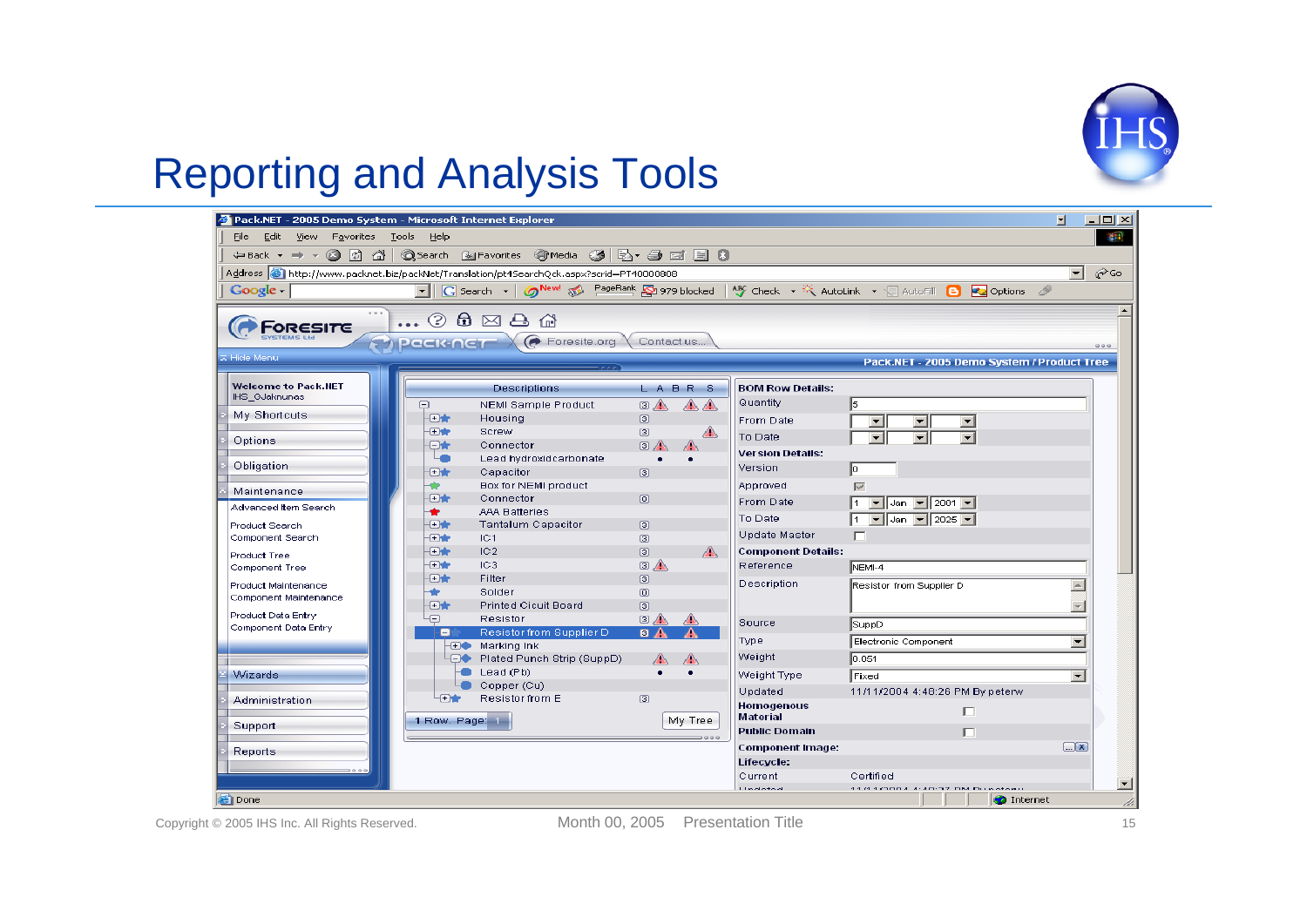

#### BOM Mgmt & Database Overview

- Solution Definition
- Value
- BOM-level view
- $\bullet$ Engineering Efficiency:
- Environmental regulation BOM analysis
- $\bullet$ Manufacturability BOM analysis
- Obsolescence BOM analysis and reporting
- Views to concentrate on attributes needed for tasks
- Share reports, BOMs, layout, searches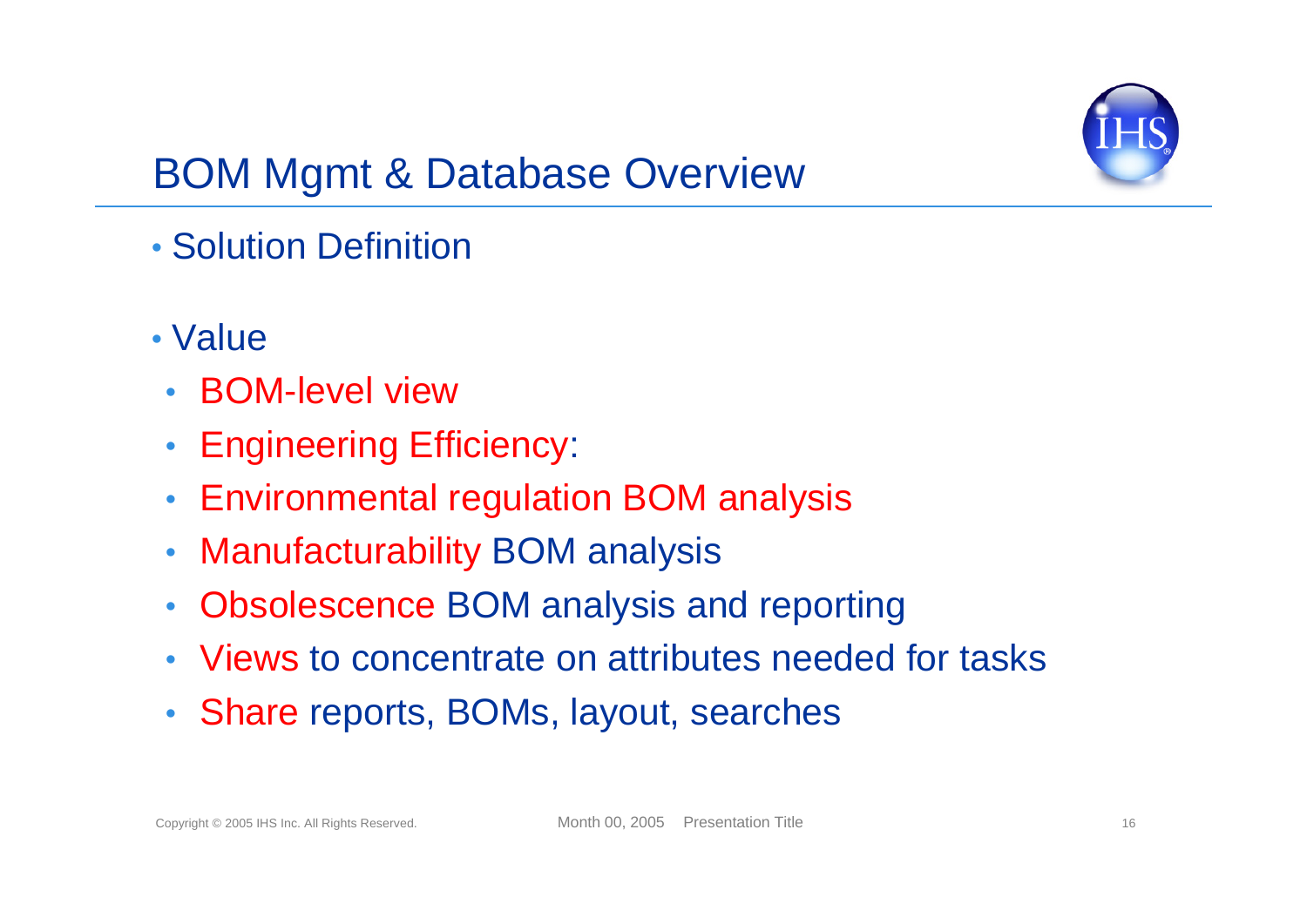#### IHS Content: 4D on-line Parts Universe



• **Compliant part identification**

|                                                    | • Compliance analysis           |                                |                                                   | • Overall compliance                                      |                          |                                                          |
|----------------------------------------------------|---------------------------------|--------------------------------|---------------------------------------------------|-----------------------------------------------------------|--------------------------|----------------------------------------------------------|
|                                                    | • Aggregating and Reporting     |                                | arts Service:/Substar                             | • Part selection                                          |                          |                                                          |
|                                                    | Total                           | <b>Maximum</b>                 |                                                   | <b>• Analysis and Reporting</b>                           |                          | <b>UOM</b>                                               |
| Restricted Material / Substance                    | Weight                          | Concentration                  | <b>Related Attributes</b>                         |                                                           |                          | (or valid values, examples)                              |
| Lead                                               | mg                              | ppm                            | Disclosure Date                                   |                                                           | Date                     |                                                          |
| Cadmium                                            | mg                              | ppm                            | RoHS-Compliant                                    |                                                           | Yes/No                   |                                                          |
| Mercury                                            | mg                              | ppm                            | RoHS Exemption(s)                                 |                                                           |                          | List all exemptions cited (ex: Lead-Glass, Lead-Alloying |
| <b>Hexavalent Chromium</b>                         | mg                              | ppm                            |                                                   |                                                           |                          | Element, Lead High-Temp Solders, Lead Ceramics, etc.)    |
| PBB's (Polybrominated Biphenyls)                   | mg                              | ppm                            | Item Weight                                       |                                                           | mg                       |                                                          |
| PBDE (Polybrominated Diphenyl Ethers)              | mg                              | ppm                            | Processing (solderable parts)                     |                                                           |                          |                                                          |
| Joint Industry Guide Substances (May 2004 version) |                                 | <b>Terminal/Contact Finish</b> |                                                   | SnPb, NiPdAu, SnAgCu, Sn (Bright), Sn (Matte), etc.       |                          |                                                          |
| <b>Level A Substances</b>                          |                                 |                                | JESD-97 Code                                      |                                                           |                          | e1, e2, e3, e4, e5, e6, e7, N/A                          |
| Asbestos                                           | mg                              | ppm                            | Peak Reflow Temperature                           |                                                           | $^{\circ}$ C             |                                                          |
| Azo Colorants (leather and textiles only)          | mg                              | ppm                            | Time @ peak reflow temp.                          |                                                           | seconds                  |                                                          |
| <b>Ozone Depleting Substances</b>                  | mg                              | ppm                            | MSL @ peak reflow temp.                           |                                                           | 1, 2, 2a, 3, 4, 5, 5a, 6 |                                                          |
| Polychlorinated Biphenyls (PCBs)                   | mg                              | ppm                            | Tin Whisker Mitigation Strategy                   |                                                           | plating, Fusing, etc.    |                                                          |
| Polychhlorin<br>• Part selection                   |                                 | ppm                            | Alternate Processing (Pb-based; solderable parts) |                                                           |                          |                                                          |
| Radioactive                                        |                                 | ppm                            | Alternate Reflow Temperature                      |                                                           | $^{\circ}$ C             |                                                          |
| Certain Shor                                       | • Part handling and part ID     | ppm                            | Time @ alternate reflow temp.                     |                                                           | seconds                  |                                                          |
| <b>Tributyl Tin</b>                                | • Manufacturing compatibility   |                                | MSL @ alternate reflow temp.                      |                                                           | 1, 2, 2a, 3, 4, 5, 5a, 6 |                                                          |
| Level B Sub <del>ernness</del>                     |                                 | ppm                            | Lifecycle                                         |                                                           |                          |                                                          |
| Antimony                                           | mg                              | ppm                            | Planned years-to-end-of-life (YTEOL)              |                                                           | years                    |                                                          |
| Arsenic                                            | mg                              | ppm                            | <b>Compliant Replacement Part</b>                 |                                                           |                          |                                                          |
| <b>Beryllium</b>                                   |                                 | ppm                            | RoHS-Complaint Part Number                        |                                                           |                          | <b>Manufacturer Part Number</b>                          |
| <b>Bismuth</b>                                     |                                 | ppm                            |                                                   | RoHS Identifier (method of distinguishing compliant part) |                          | Part Number/Date Code/Lot Code                           |
| <b>Brominate</b>                                   | <b>• Backward Compatibility</b> | ppm                            |                                                   | Date Code or Lot Code of Compliant Part (same MPN)        |                          | Date Code / Lot Code (values)                            |
| <b>Nickel</b>                                      | with Pb-based processes         | ppm                            | Planned Availability of Compliant Part            |                                                           | Quarter and Year         |                                                          |
| Phthalates                                         | प्ताप्र                         | ppm                            | <b>Certificate</b>                                |                                                           |                          |                                                          |
| Selenium                                           | ma                              | ppm                            | Manufacturer's Certificate of Compliance          |                                                           |                          | AS AVAILABLE ON WEBSITE; Expect low coverage to          |
| Polyvinyl Chloride (PVC)                           | • Part selection                |                                |                                                   |                                                           |                          | increase over time with maintenace                       |
|                                                    | • Procurement                   |                                |                                                   |                                                           |                          |                                                          |
|                                                    | • End of Life Planning          |                                |                                                   |                                                           |                          |                                                          |
| Copyright © 20                                     |                                 |                                | Month 00, 2005                                    | <b>Presentation Title</b>                                 | • Part selection and NPI |                                                          |
|                                                    |                                 |                                |                                                   | • Procurement                                             |                          |                                                          |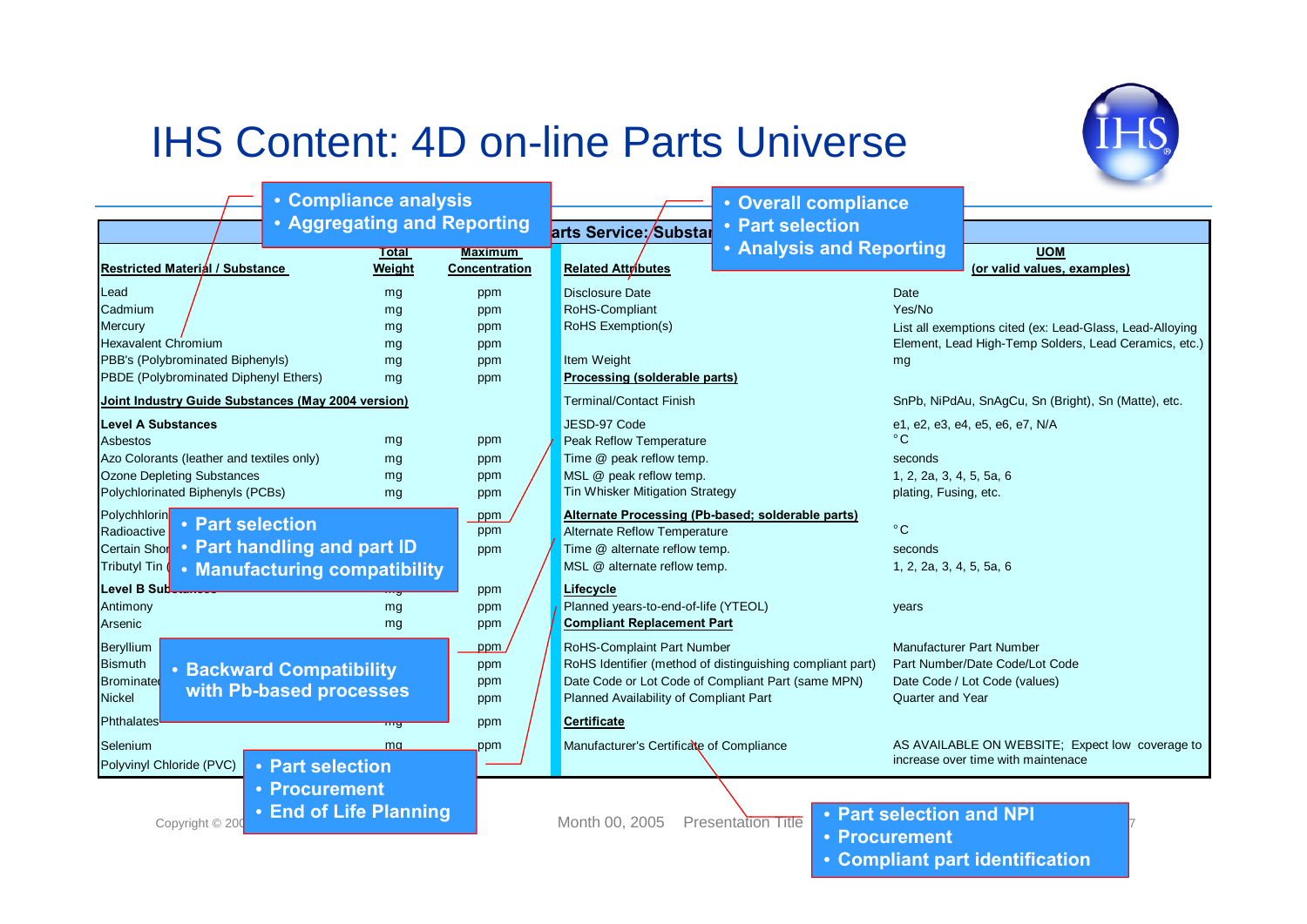#### **Comparison of Attributes in IHS databases and Services Offerings**

**Reference Database** 

**Services** 

**Partner Offerings** 



## **Compliance** Attributes:

- **Underwriters 4D Online Parts** Laboratories **Universe**  $RoHS + JIG A/B$ **Compliance DB Attribute Key Compliance Attributes** RoHS Compliant (Yes/No)  $\bullet$  $\bullet$ Lead Free (Yes/No)  $\bullet$ • **Compliance** RoHS Exemption(s)  $\bullet$  $\bullet$ Item Weight (mg)  $\bullet$ ۰ Disclosure Date ۰ **Processing Attributes** Terminal / Contact Finish  $\bullet$ ۰ JESD-97 (Code)  $\bullet$  $\bullet$ • **Manufacturing**  Contact Material (Connectors)  $\bullet$ ۰ **Compatibility** Contact Finish Mating (Connectors)  $\bullet$ Contact Finish Termination (Connectors)  $\bullet$ Contact Finish (Connectors)  $\bullet$ Peak Reflow Temperature  $\bullet$ ۰ Time @ Peak Reflow Temperature  $\bullet$ ٠ MSL @ Peak Reflow Temperature  $\bullet$  $\bullet$ Tin Whisker Mitigation Strategy ۰ Lifecycle and Compliant Replacement Part • **Lifecycle planning** Planned vears-to-end-of-life (YTEOL) ● (predictive/PCN)  $\bullet$  (sourced) RoHS-complaint Number (replacement part)  $\bullet$ ۰ • **Supply chain**  RoHS Identifier (MPN, date code, lot code)  $\bullet$  $\bullet$ **planning** Date Code of Compliant Part (when MPN's are same) ۰ Planned Availability of Compliant Part  $\bullet$ Documents • **Lifecycle planning** Product Change Notices and Datasheets  $\bullet$ Certificates of Compliance or similar (AS AVAILABLE)  $\bullet$ • **Documentation**RoHS: Substance Concentrations and Weights Lead (concentration and weight)  $\bullet$  $\bullet$ Cadmium (concentration and weight)  $\bullet$ ۰  $\bullet$  & report Mercurv (concentration and weight)  $\bullet$ ٠  $\bullet$  & report • **Lab**  Hexavalent Chromium (concentration and weight)  $\bullet$  $\bullet$  $\bullet$ & report PBB's (concentration and weight)  $\bullet$  $\bullet$ ۰ & report **Verification**PBDE's (concentration and weight)  $\blacksquare$  $\blacksquare$  $\bullet$  & report Joint Industry Guide: Substance Concentrations and Weights **Level A Substances** ۰ & report 9 additional substances (concentration and weight) <del>Copyright © 2006 IHS Inc. All Rig</del>rits Reserved. Level B Substances the communication Title inc. All reserved. Level B Substances the communication Title inc. All reserved. Level B Substances
- **Supporting information**
- **Substance Aggregating**
- **Reporting**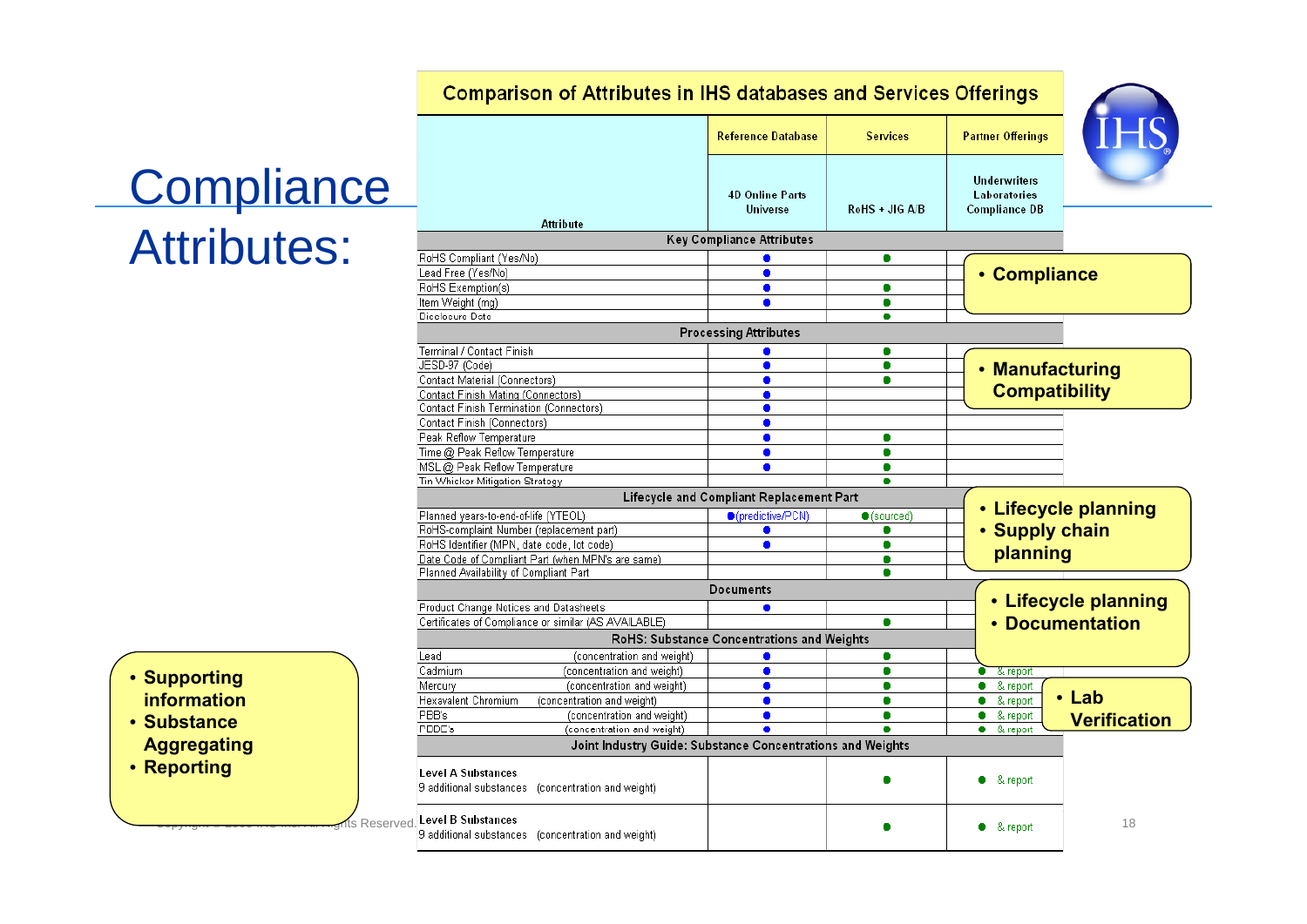## IHS supports corporate compliance strategies



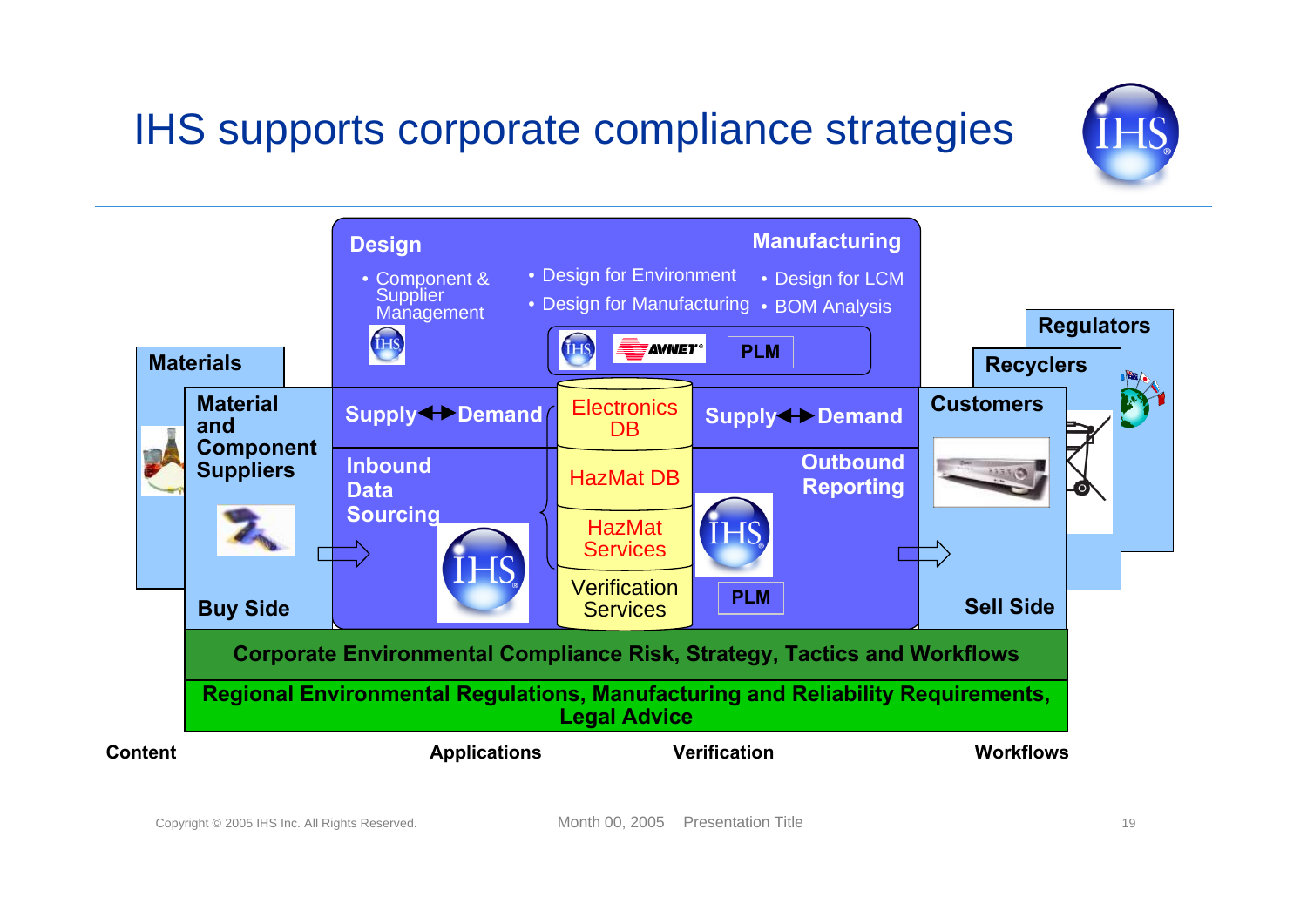

#### IHS Advantages

- Robust Solution based on European and Legal Guidance
- Fuels internal and external use models
- Mix of Reference DBs, Services and Partner Verification
- Provides most cost effective solution
- Solution evolves as regulations, manufacturers abilities and industry standards
- Provides build and maintain services
- Leverage experience to ensure most robust solution